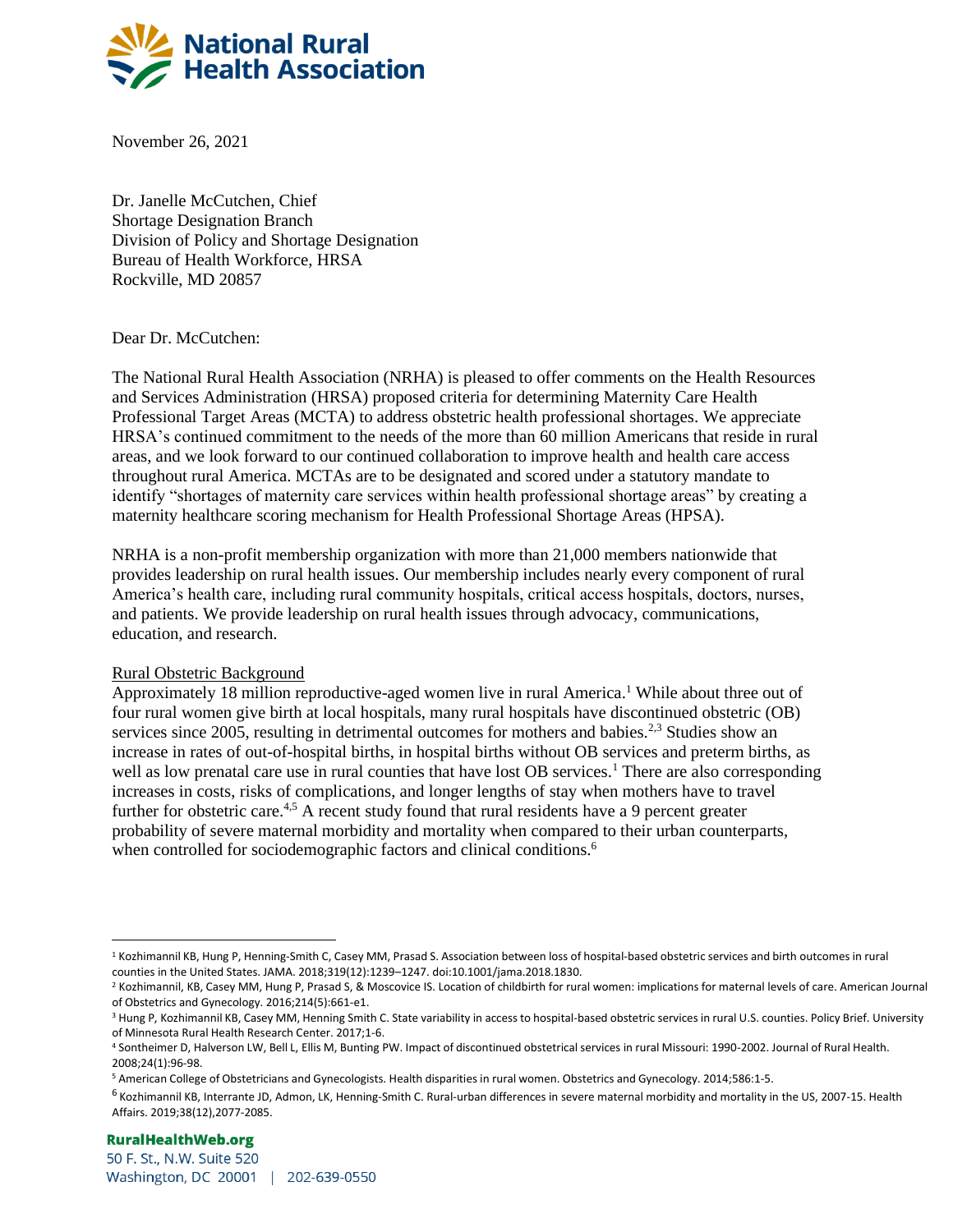

Hospitals that have discontinued OB services are more likely to:

- Have lower birth volumes (fewer than 100 births annually) and be smaller in bed size; specifically, critical access hospitals are more likely than other rural hospitals to close OB [s](#page-1-0)ervices<sup>7</sup>
- Be in states that have not expanded Medicaid<sup>3</sup>
- Experience financial distress<sup>7</sup>
- Be in communities with limited supply of obstetricians and family physicians<sup>2</sup>
- Face challenges with recruitment and retention of skilled maternal care providers<sup>[8](#page-1-1)</sup>

Rural communities face numerous challenges in maintaining access to obstetric services. When hospitals face financial difficulties, obstetric units are often among the first to be closed.<sup>7</sup> Various financial constraints affect rural obstetric units, including low birth volume, higher malpractice costs, highcosts of anesthesia coverage, and higher dependence on Medicaid. <sup>7</sup> When birth volumes are low, clinicians are nurses have difficulty maintaining skill level, which may increase liability concerns forthe hospitals. Furthermore, low volumes influence revenue, and rural hospitals may find that they cannot cover the fixed capital and labor costs for obstetric units[.](#page-1-2)<sup>9</sup>

A diversified mix of providers deliver maternal care, including obstetricians, family practice providers, and midwives (both advanced and non-advanced practice). Even with the mix of providers, however, workforce shortages remain in rural areas. In 2019, it is estimated that 58.7% of rural counties do not have an obstetrician, 81.7% have no advanced practice midwives, and 56.9% have no family physicians who deliver babies.[10](#page-1-3) Based on utilization patterns, which includes the number of pregnant women who bypass a local rural hospital for urban  $\overline{OB}$  services,  $\frac{1}{1}$  the demand for obstetricians is projected to exceed supply, resulting in a national shortage of approximately 5,000 FTEs by 2025.[12](#page-1-5) Recruiting and retaining OB care clinicians is especially challenging in rural communities, with decreases in the percentage of family physicians attending deliveries, predicted shortages in the overall supply of obstetricians, and the workload and on-call requirements inherent in obstetric practice.<sup>8</sup>

## NRHA Support for MCTA Designation

NRHA appreciates HRSA's efforts to expand HPSA scoring that would intentionally create better opportunities to recruit practicing maternity care providers in rural areas. Difficulties recruiting and retraining obstetric providers is one of the foremost challenges facing access to obstetric services. Given that rural areas often score lower on the HPSA scale because of limited volume and diversity, separate scoring to support the recruitment of maternity care providers is beneficial for rural residents.

## NRHA Recommendation for MCTA

NRHA supports comments made by the National Organization of the State Offices of Rural Health's (NOSORH) proposed recommendations of the MCTA proposed criteria. Our comments can be organized into the following categories.

<span id="page-1-0"></span><sup>7</sup> Peiyin H, Kozhimannil KB, Casey MM, Moscavice IS. Why are obstetric units in rural hospitals closing their doors? Health Services Research. 2016l;51(4),1546- 1560.

<span id="page-1-1"></span><sup>&</sup>lt;sup>8</sup> Kozhimannil KB, Casey MM, Hung P, Han X, Prasad S, Moscovice IS. The rural obstetric workforce in US hospitals: challenges and opportunities. Journal of Rural Health. 2015;31(4):365-372. doi:10.1111/jrh.12112

<span id="page-1-2"></span><sup>9</sup> Zhao L. Why are fewer hospitals in the delivery business? Working Paper. NORC at the University of Chicago; 2007;1-39.

<span id="page-1-3"></span><sup>&</sup>lt;sup>10</sup> Andrilla H, Garberson L, Patterson D. The supply and rural-urban distribution of the obstetrical care workforce in the U.S. Policy Brief. WWAMI Rural Health Research Center. 2020;168:1-11.

<span id="page-1-4"></span><sup>&</sup>lt;sup>11</sup> Holmes M, Malone T. Patterns of Hospital Bypass and Inpatient Care-Seeking By Rural Residents. NC Rural Health Research Program. April 2020. Retrieved from: https:/[/www.ruralhealthresearch.org/alerts/305](http://www.ruralhealthresearch.org/alerts/305)

<span id="page-1-5"></span><sup>12</sup> National Center for Health Workforce Analysis. National and regional projections of supply and demand for women's health service providers: 2013-2025. 2016. https://bhw.hrsa.gov/sites/default/files/bhw/health-workforce-analysis/research/ projections/womens-health-report.pdf